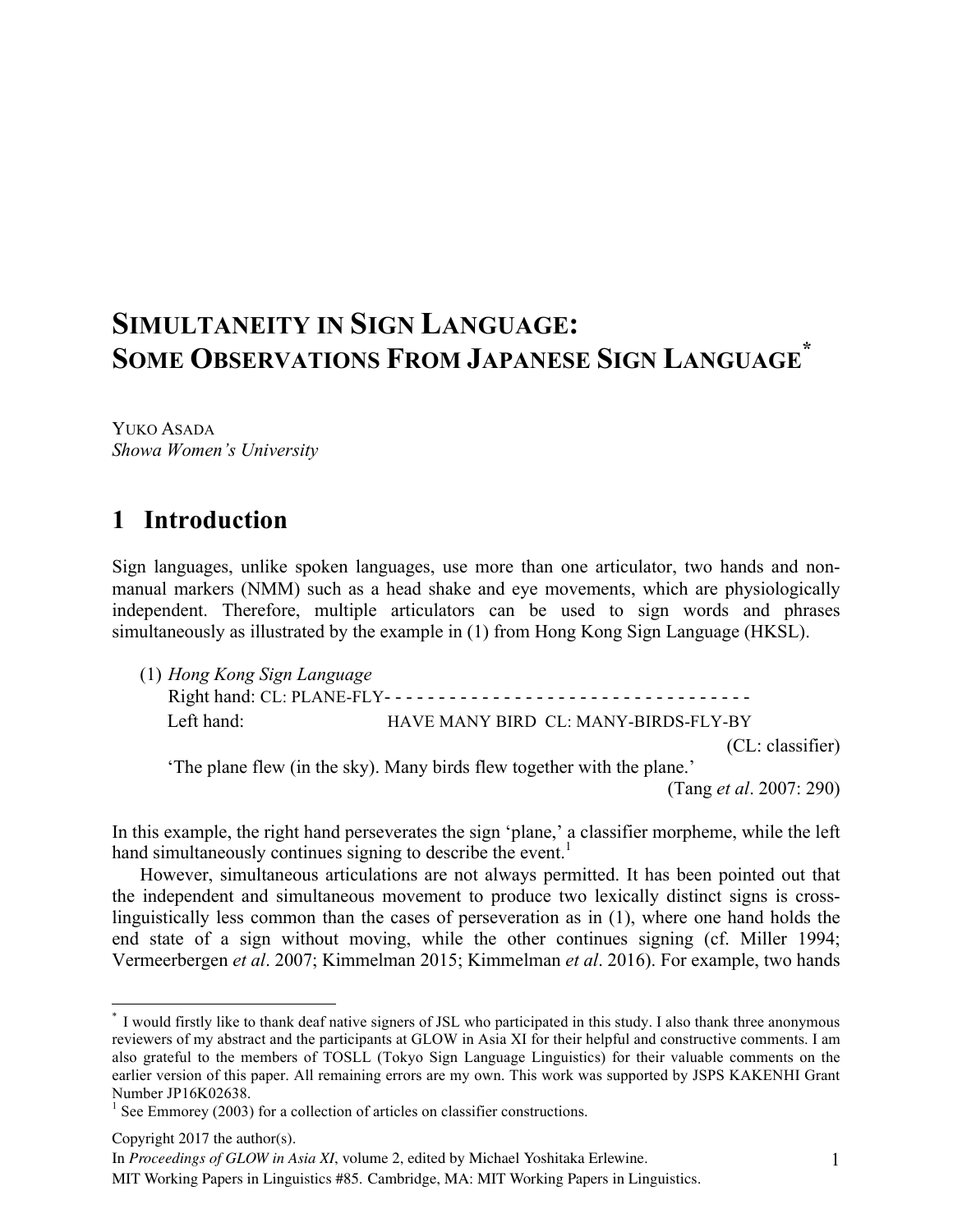never express two propositions at the same time (Kimmelman 2015). That is, although the human body is a "bilaterally symmetrical object" (Battison 1978), signers tend to use only one side of their body to produce words and phrases.

Asymmetry between the two hands in simultaneous movements is also observed in their functional qualities. Miller (1994) argues that in bimanual simultaneity, a division of labor exists between the signer's H1 and H2 as carriers of foreground and background information, respectively. Other functions for bimanual simultaneity described in the literature include topiccomment structures (Perniss 2012), locative-relationships between two or more referents (Engberg-Pedersen 1994), and independent meaning signs that help guide discourse (Liddell 2003).

If these descriptions concerning simultaneity in sign language are correct, several questions arise: Why is simultaneity in sign language constrained in this specific way? If simultaneous movements are only permitted in the case of perseveration and it involves asymmetrical semantic roles such as topic and comment, then why are other types of simultaneity not permitted? And, why do the observed instances of simultaneity carry these specific functions?

This paper explores a novel approach to address these questions. I propose that modalityspecific constraints on simultaneity in sign language can be derived from a general, modalityindependent linguistic principle, providing evidence from Japanese Sign Language (hereafter, JSL). The article is organized as follows. Section 2 reviews previous works on simultaneity in sign language and introduces the generalization concerning formal properties of simultaneous constructions. Section 3 presents functional accounts of simultaneity proposed in the literature. Section 4 proposes a modality-independent, syntactic account of the distribution of simultaneous constructions in sign language. Section 5 provides evidence from JSL to support the presented proposal. Finally, section 6 concludes the discussion.

#### **2** Formal Properties of Simultaneity

The visual-spatial modality of sign language (Sander & Lillo-Martin 2006) allows for multiple articulators to be used simultaneously. Thus, several types of co-articulation involving two hands and NMM are possible. Some illustrative examples are given in (2)−(4) from JSL, following the three-way classification of simultaneity proposed by Vermeerbergen *et al*. (2007: 2): (i) bimanual simultaneity, (ii) manual-oral simultaneity, and (iii) simultaneous use of other (manual or non-manual) articulators.

- (2) *Bimanual simultaneity* Right hand: TV EAT - - - - - -Left hand: TV---------'(I was) eating while watching TV.'
- (3) *Manual-oral simultaneity*

 th Right hand: STUDY **- - -** Left hand: STUDY **- - -** 'study without thinking' (Ichida 2005: 95)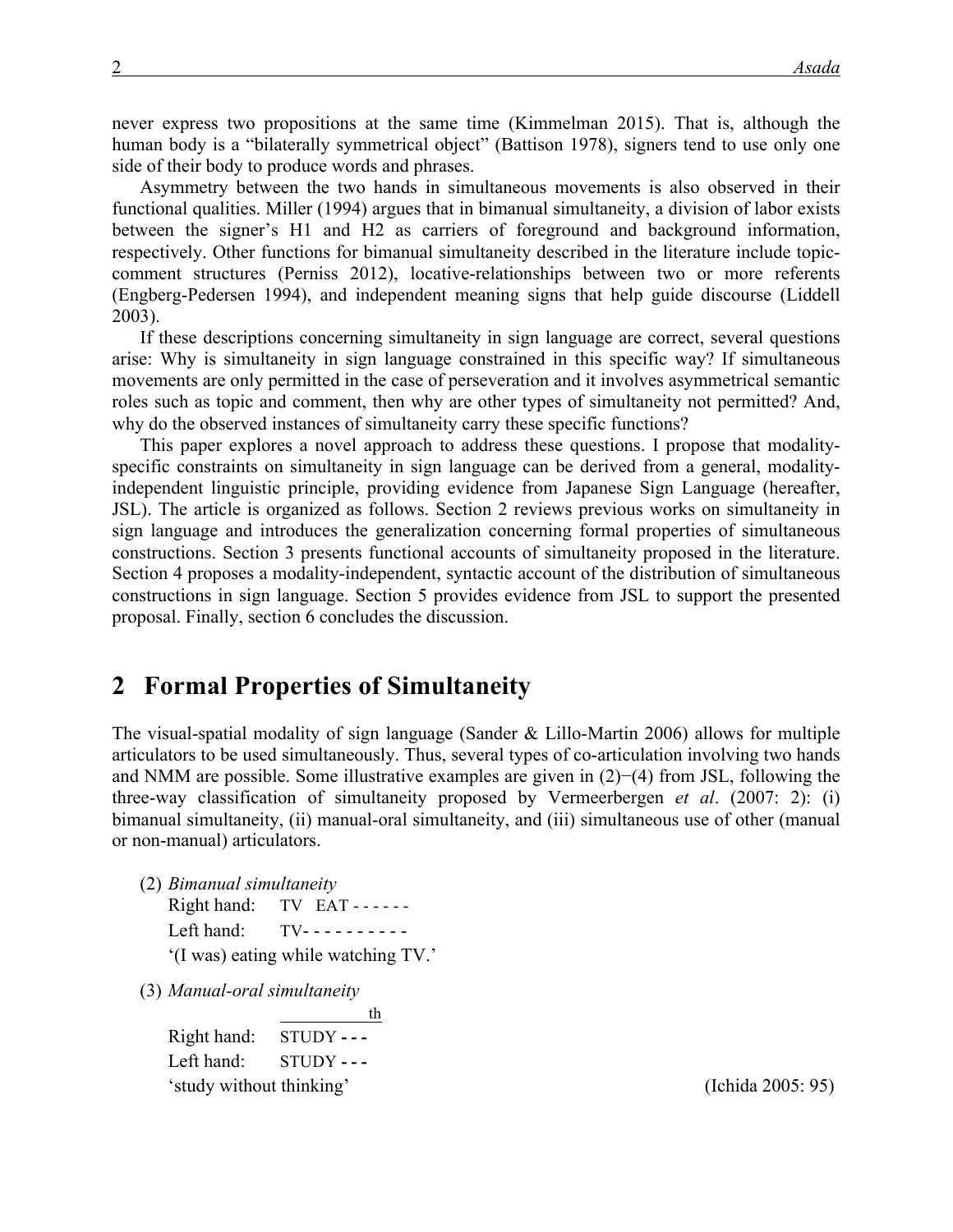(4) *Simultaneous use of other (manual or non-manual) articulators* tensed mm/body lean/head down

|                               | Right hand: STUDY -----------------  |  |  |  |
|-------------------------------|--------------------------------------|--|--|--|
|                               | Left hand: $STUDY$ ----------------- |  |  |  |
| '(I was) studying very hard.' |                                      |  |  |  |



**Figure 1** 'study very hard'

Bimanual simultaneity is used in (2), where both hands start producing the sign 'TV,' and the end state of this sign is held by the signer's left hand (i.e., the non-dominant hand, henceforth H2), while the right hand (the dominant hand, H1) changes to produce the sign that describes the eating event. In (3), the verb 'study' is signed manually and at the same time, an adverbial expression 'with no intention, without thinking' is performed by extending the tongue tip between the teeth (notated as  $th$ ).<sup>2</sup> In (4), manual, facial, and body articulators are simultaneously used. The adverbial expression 'very hard' that modifies the verb is made by leaning the body forward, with head down and mouth tensed (mm), as shown in Figure 1.

Crucially therefore, in examples (1) and (2) above, which are instances of bimanual simultaneity, the movements of the two articulators do not continuously overlap. In contrast, in examples (3) and (4), the movements of two or more articulators coincide simultaneously. In what follows, I refer to the latter type of simultaneity, in which two or more articulators act independently of each other to produce lexically distinct signs, as 'full simultaneity' (Miller 1994; Vermeerbergen *et al*. 2007), distinguishing it from bimanual simultaneity as in (1) and (2), which are cases of 'perseveration,' where one of the hands is maintained *in situ*.<sup>3</sup>

Bimanual full simultaneity in sign language, as mentioned above, is rarely attested crosslinguistically (see Miller 1994; Vermeerbergen *et al*. 2007; Kimmelman *et al.* 2016). It is argued that the simultaneous production of words and phrases by the two manual articulators is quite restricted. For example, Hendriks (2007), based on her work on Jordanian Sign Language, proposes the phonological condition in (6), which basically rules out bimanual full simultaneity.

 $2$  In addition to the 'mouth gesture' described here, Ichida (1998) specifies that in this example, a signer's head should be in a "low" position (see e.g. Liddell 1980; Kimura & Ichida 1991 for discussion of nonmanual adverbs).<br><sup>3</sup> Some researchers refer to examples such as (1) and (2) as "weak hand holds" (Kimmelman 2015; Kimmelman

*al*. 2016). I instead use the term 'perseveration' in this paper, which encompasses cases like (1), in which a signer's strong/dominant hand is maintained in the hold position.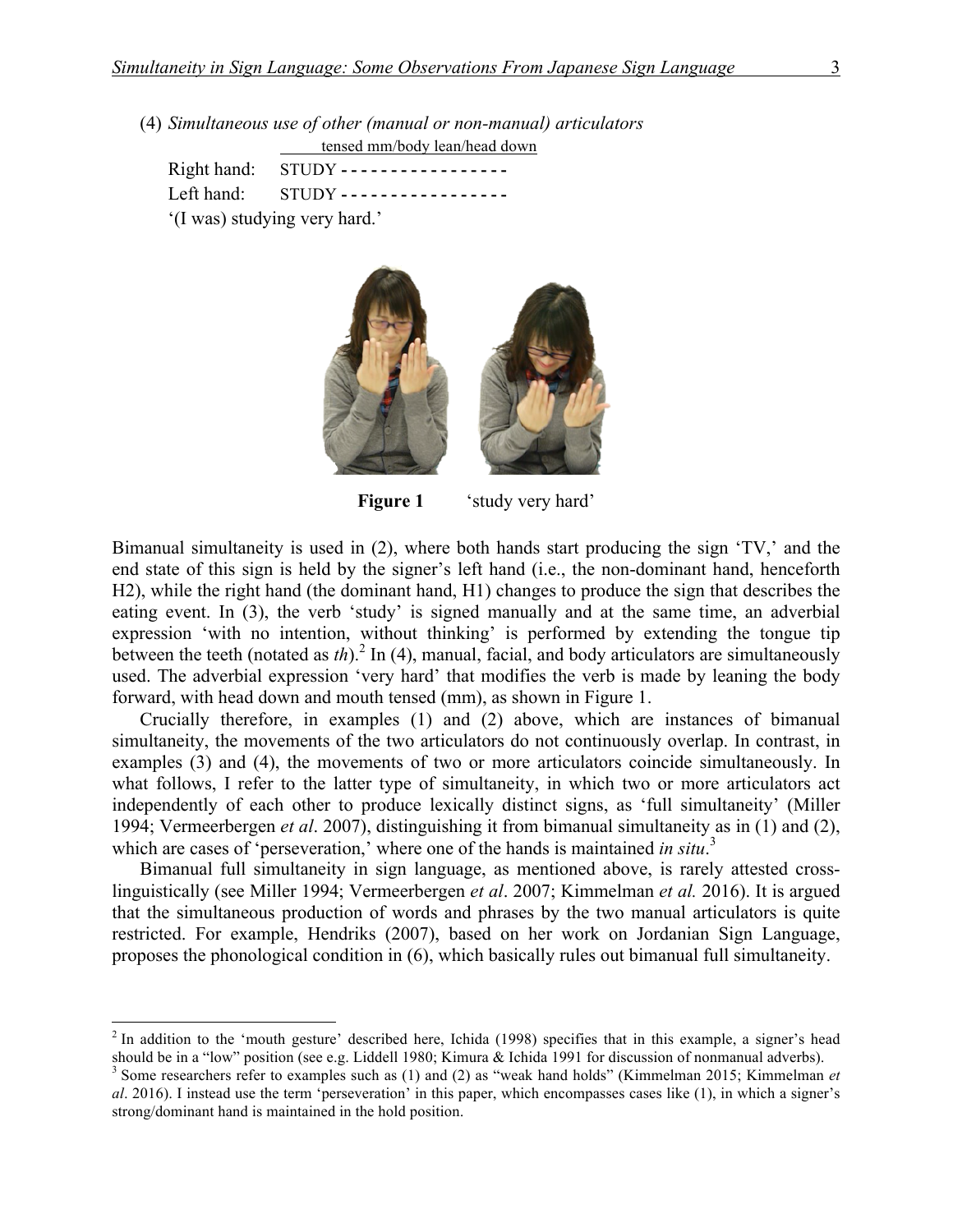(5) *Phonological rule for simultaneity (Jordanian Sign Language)*

Manual simultaneity can only take place when at least one of the hands makes no lexically specified movement, or when the movement of the two hands is symmetrical.

(Hendriks 2007: 240)

Kimmelman (2015), more generally, formalizes constraints on manual simultaneity as in (6a), arguing that the full realization of two independent signs by two hands almost never occurs, and that what we see instead is (6b).

| $(6)$ a. H1: X |                    |                       |
|----------------|--------------------|-----------------------|
| $H2 \cdot Y$   |                    |                       |
|                | $h$ H1 $X$ ------- |                       |
|                | $H2:$ $Y$          | (Kimmelman 2015: 228) |

In this paper, following Kimmelman, I adopt the generalization in (7), which states that bimanual articulation with lexically specified distinct movements, i.e. full simultaneity, is not permitted.<sup>4</sup>

(7) *Ban on bimanual full simultaneity*

\* H1: X  $H2: Y$  (X and Y are lexical items or phrases)

Unfortunately, while this generalization appears to hold, counter-examples are also reported in the literature. Consider (8) from HKSL.

(8) *HKSL*

H1: DRINK- - - - - - - - - - - - - H2: DRIVE- - - - - - - - - - - - - '(The man) was drinking while driving.' (Tang *et al*. 2007: 192)

In this example, two hands actively move to produce two lexically distinct signs, hence violating the generalization in (7). Another violation case is found in a British Sign Language (BSL) poem, where a signer expresses three propositions using two hands and an NMM, each of which encode a different word and phrase.

 <sup>4</sup> Interestingly, a similar phonological condition is proposed in the literature, namely, the well-known Battison's (1978) Dominance Condition. Just as our generalization in (7) bans the use of two hands that are specified for lexically different words and phrases, the Dominance Condition bans the use of two hands that are specified for different handshapes and movements to express a mono-morphemic word. This suggests that a unified analysis of two phonological conditions may be possible. Whether or not these conditions arise from the same cognitive constraint or should be treated independently should be investigated in future research. See Kita *et al*. (2014) for an interesting avenue for the former direction. I thank Daisuke Hara (p.c.) for pointing this out to me.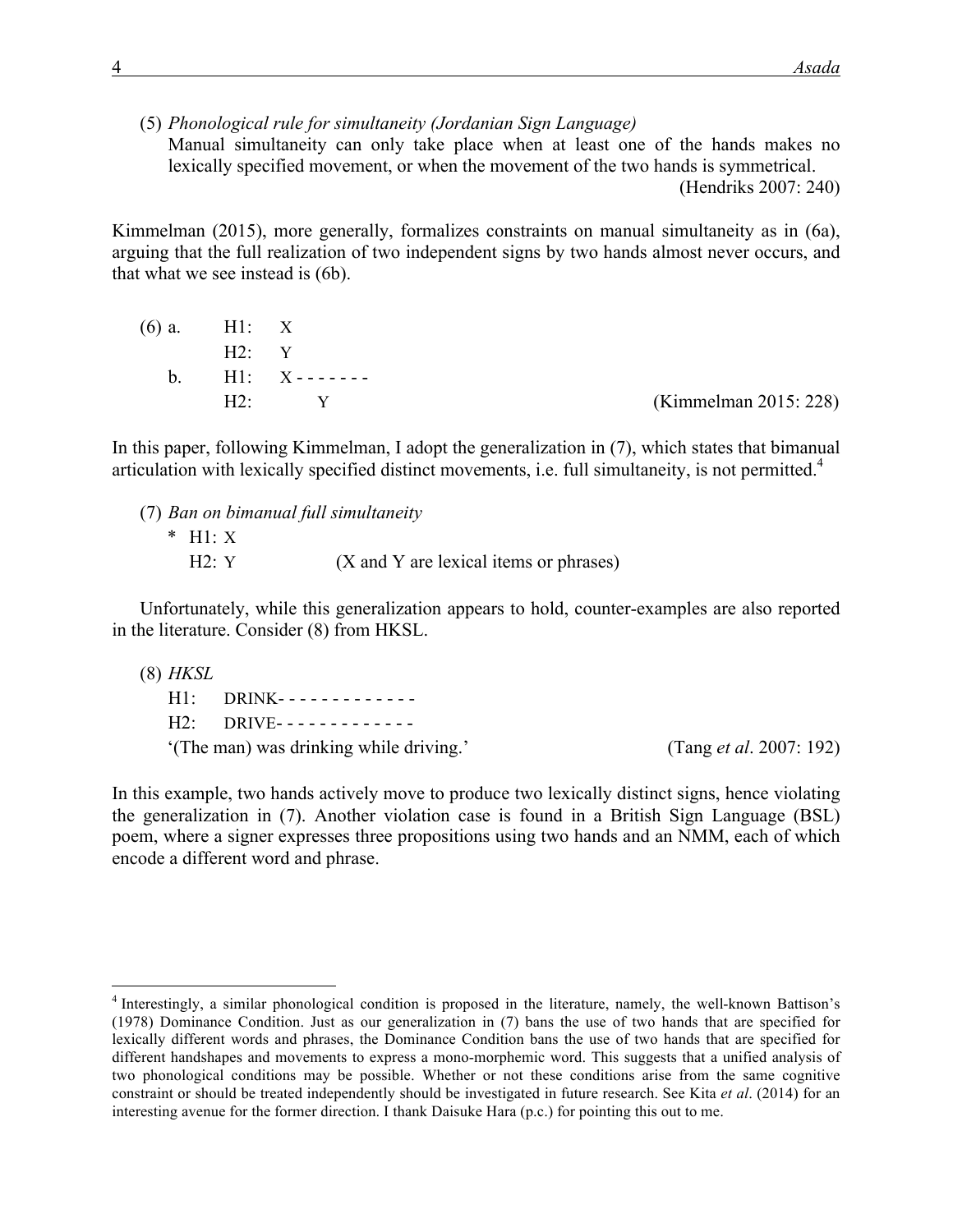(9) *BSL*

NMM: The signer puts her head back and opens and closes her mouth. SNORING HUMAN

- H1: DOG
- H2: BIRD

'Dog dozes, I doze, bird dozes.' (Napoli & Sutton-Spence 2010: 651)

How can we account for the grammaticality of these "exceptions"? To help explain these exceptions, in the next section, we turn to another aspect of bimanual simultaneity that is discussed in the literature.

## **3** Functional Properties of Simultaneity

In addition to the formal properties described above, researchers have proposed functional descriptions of manual simultaneity. For example, based on the corpus data from Quebec Sign Language, Miller (1994) proposed one important function of manual simultaneity: encoding the distinction between foregrounded and backgrounded information, expressed by H1 and H2 respectively, as illustrated in (10).

| $(10)$ <i>Quebec Sign Language</i> |                                   |                          |
|------------------------------------|-----------------------------------|--------------------------|
|                                    | $H1$ : AIRPLANE Y TO (location x) | (arc movement)           |
|                                    | $H2:$ GO TO (location x)          | (straight line movement) |
| 'I flew there.'                    |                                   | (Miller 1994: 105)       |

This example, in which distinct movements occur independently by using two hands, is an instance of full simultaneity, hence violating the generalization in (7). Yet, the example fits into Miller's semantic dichotomy in manual simultaneity: H1 expresses the foreground information, while H2 expresses the background information.

In the works following Miller (1994), other functions for manual simultaneity have been identified. Engberg-Pedersen (1994) examined Danish Sign Language and argued that two hands in simultaneous constructions establish locative relationships between two or more referents. Liddell (2003) investigated various discourse functions of an H2 held in a stational configuration in perseveration that he called 'buoys,' which were distinguished into four types: list, THEME, POINTER, and fragment buoys (see also Liddell *et al*. 2007).

Reviewing these works, Perniss (2007) provided a list of functions of bimanual simultaneous constructions as in (11).

- (11) *Functions of bimanual simultaneous constructions*
	- i) to express locative information
	- ii) to express the temporal and locative simultaneity of events
	- iii) to express temporal simultaneity of events or states
	- iv) topic-comment structure
	- v) enumeration
	- vi) an index sign and its related signs (cf. Perniss 2007: 28)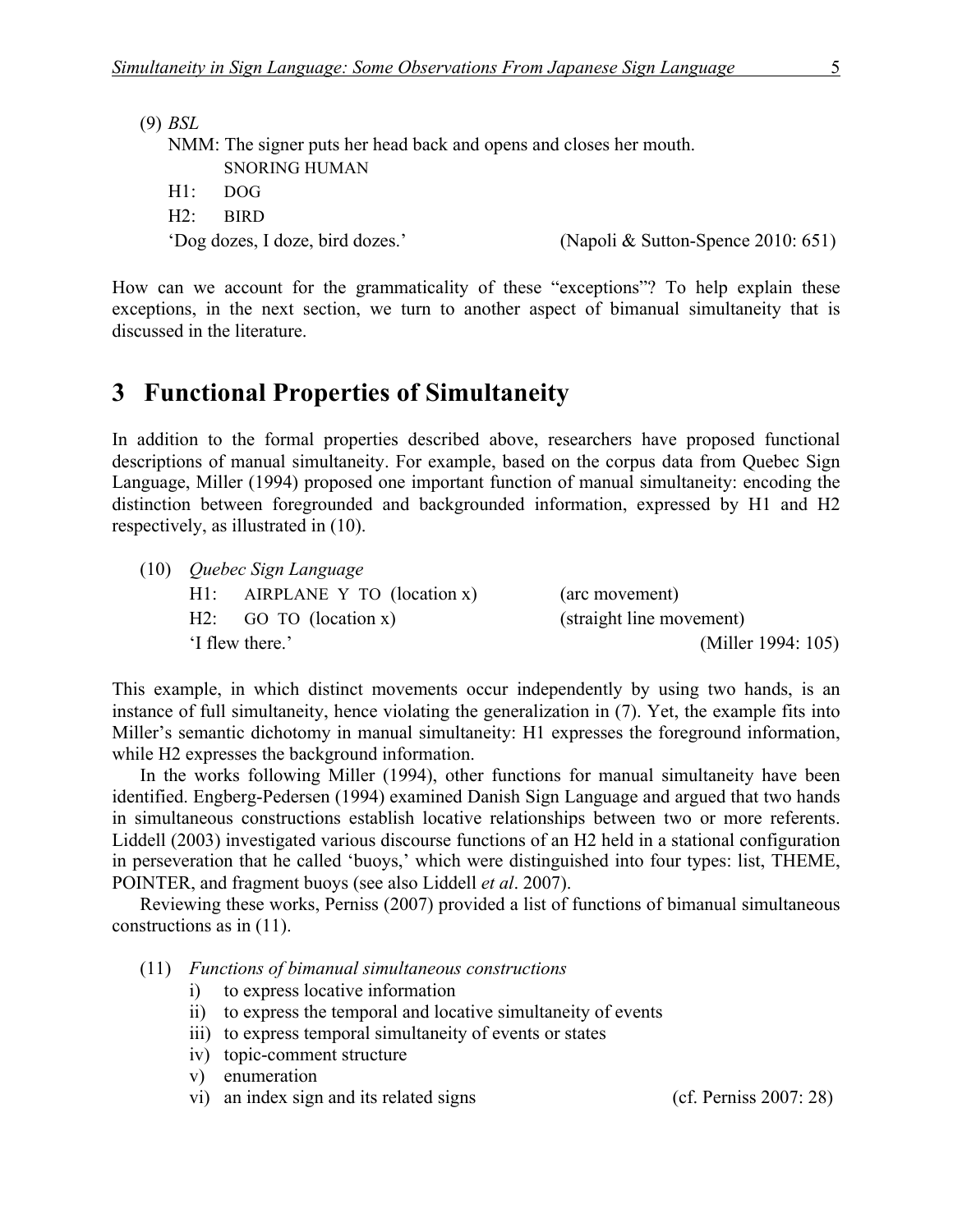Interestingly, the functional qualities described here accurately capture the example in  $(4)$ – $(5)$ discussed above. Recall that these examples are instances of full simultaneity, thereby violating the generalization in (7). However, the two examples, which both depict temporally simultaneous events, neatly fall into the functional description of manual simultaneity in (7iii) above.

On a related note, Tang *et al*. (2007) presented a similar line of argument for their example (8). Considering that the example does not conform to Battison's (1978) Symmetry and Dominance Conditions (see Footnote 4), they suggested that "conjoined or temporal embedding of clauses" as in (8), where different predicates are subsumed under the same event, are sites for "potential violations." (2007: Footnote 5). Note that this suggestion also applies to example (9) from British Sign Language, another case of violation to the generalization in (7), which is an instance of conjoined clauses.

Now, suppose that such function-based account is descriptively accurate. We are then left with the following questions: Why do the observed instances of simultaneity carry these specific functions? Furthermore, why is only this type of manual simultaneity allowed, not others? In the next section, I propose a novel approach to address these questions.

#### 4 Proposal

From our discussion so far, an overarching property emerges that encompasses both formal and functional qualities of manual simultaneity: asymmetry between two manual articulators. Although the two articulators are equally available, one is used more actively than the other, and their semantic roles invoke a "central-peripheral" dichotomy (Miller 1994).

One way to encode such asymmetry in terms of form and meaning is to represent it in syntax. On a closer inspection, functional qualities of simultaneous constructions described in Perniss' (2007) list are typically represented by temporal, locative, and topic adverbial phrases/clauses. Enumeration and indexing morphemes can be analyzed as modifiers of their associated words. Syntactically, such elements all involve adjunct structures. In the recent theory of syntactic labeling, adjuncts are assumed to have a special status. While syntactic objects must be labeled to be interpreted at the interfaces (Chomsky 2013), it is argued that adjuncts are licensed without the need to resort to labeling (Hornstein & Nunes 2008; Hornstein 2009). To illustrate this line of analysis, let us consider (12) in English.

(12) The man reads while eating.

The example has a structure as in (13), where the embedded predicate is adjoined to the matrix predicate.



In this structure, the two predicates are simply concatenated (notated with  $\land$ ) without being labeled.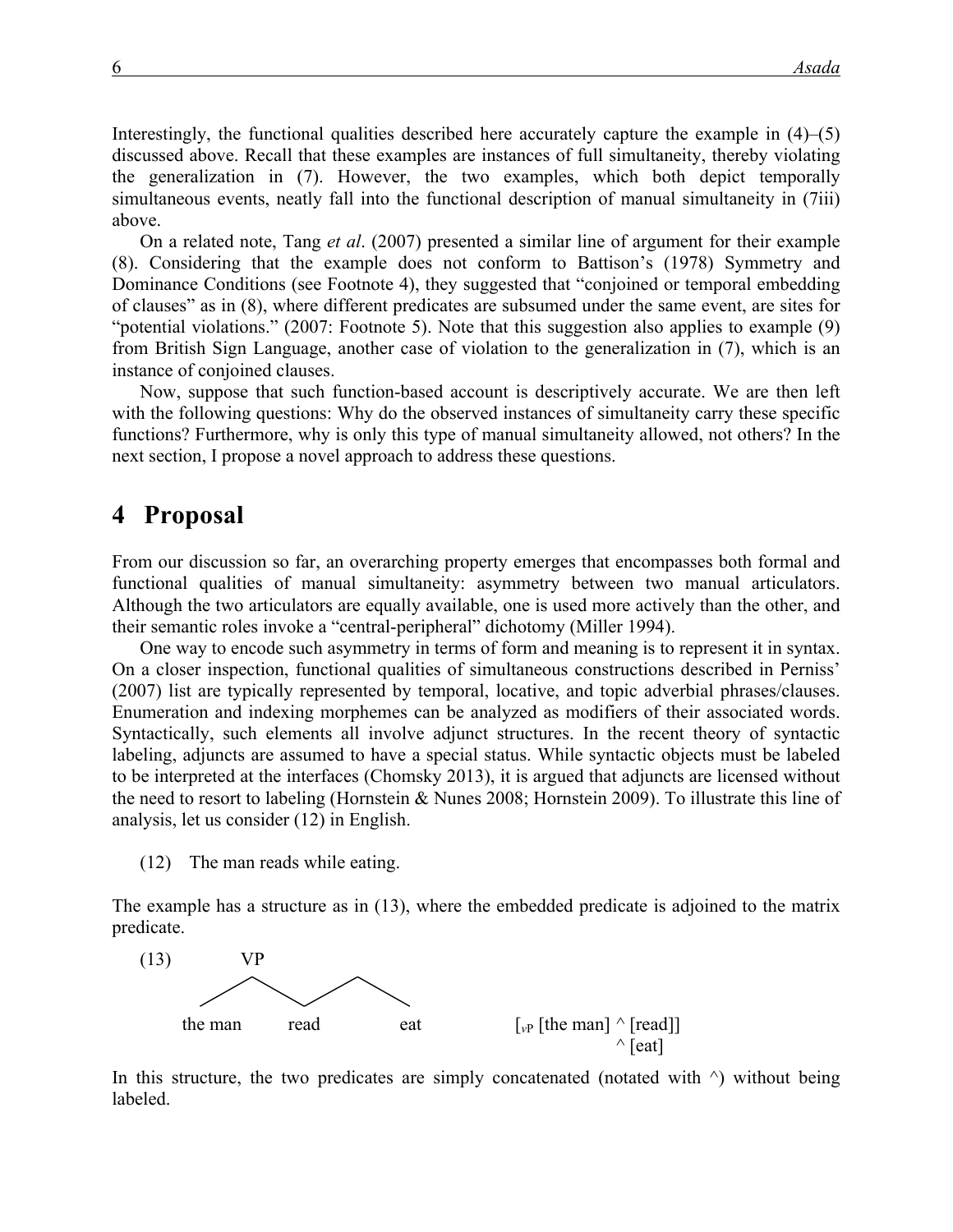I propose that this absence of syntactic labels explains the availability of simultaneous constructions in sign language, assuming that the constituents of an unlabeled syntactic object lack a fixed ordering relationship in syntax, and hence, may be realized simultaneously at the phonology if a language permits this type of articulation. This proposal correctly explains the availability of full simultaneity in the data presented above.<sup>5</sup> First, let us consider the examples in (3) and (4) from JSL, which involve non-manual articulators, repeated here:

(14) *Manual-oral simultaneity* th H1: STUDY **- - -**

H2: STUDY **- - -** 'study without thinking'

- (15) *Simultaneous use of other (manual or non-manual) articulators* tensed mm/body lean/head down
	- H1: STUDY **- - - - - - - - - - - - - - - - -** H2: STUDY **- - - - - - - - - - - - - - - - -**
	- '(I was) studying very hard.'

In both examples, an adjunct adverbial that occurs as an NMM is produced simultaneously with the manually signed predicate that it modifies. This fact naturally follows from the presented analysis, where the adjunct and the predicate in these examples form an unlabeled constituent, hence, lacking a fixed order, as shown in  $(16)$ .<sup>6</sup>

(16) *Structure of (14)-(15)*



Next, let us revisit the examples that do not follow the generalization in (7). My proposal correctly accounts for the grammaticality of these exceptions. The relevant examples are repeated here:

(17) *HKSL* H1: DRINK**- - - - - - - - - - - - -** H2: DRIVE**- - - - - - - - - - - - -** '(The man) was drinking while driving.'

<sup>&</sup>lt;sup>5</sup> In the present work, I leave open the question of how best to analyze the cases of perseveration and weak-hand holds (Kimmelman 2015) and how exactly they differ from the cases of full simultaneity. Clearly, this area needs to be further investigated in future research.<br><sup>6</sup> Harmon (2016) presents a similar argument concerning adjuncts in ASL. She proposes that non-manual manner

adverbs in this language that occur simultaneously with manually signed verbs are unlabeled adjuncts.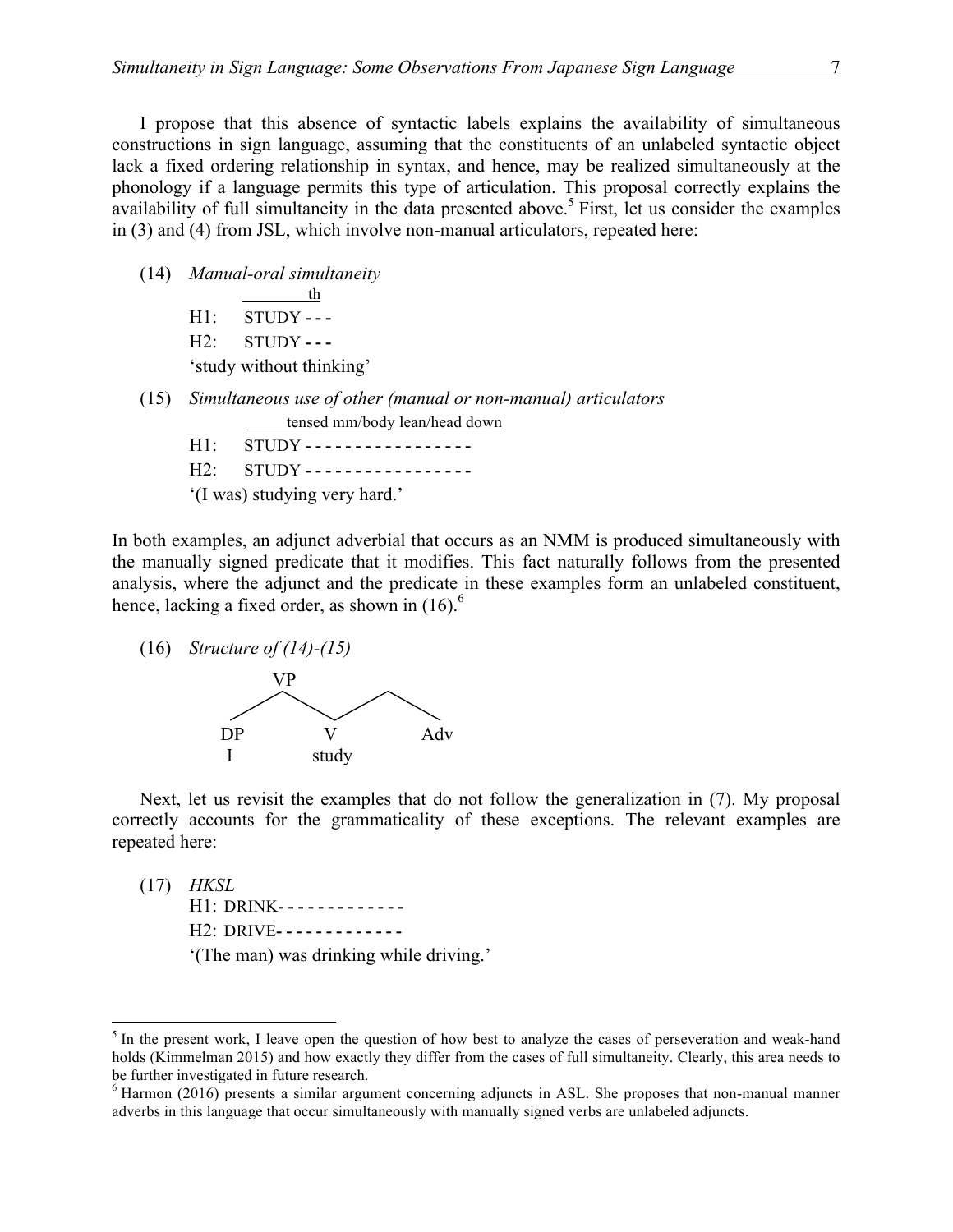| (18) | BSL    |                                                               |
|------|--------|---------------------------------------------------------------|
|      | NMM:   | The signer puts her head back and opens and closes her mouth. |
|      |        | <b>SNORING HUMAN</b>                                          |
|      | $H1$ . | DOG.                                                          |
|      | $H2^+$ | <b>BIRD</b>                                                   |
|      |        | 'Dog dozes, I doze, bird dozes.'                              |

First, let us consider the example in (17) from HKSL, which contains a secondary verbal predicate. The example is analyzed as in (19), where the embedded predicate is adjoined to the matrix predicate.



In this structure, the two predicates are simply concatenated without being labeled, thus, unordered in syntax. This is why the simultaneous articulation of the two signs in (17) is permitted in this language. Second, we saw that the example in (18) from BSL, in which three propositions are signed simultaneously, is well-formed. This fact also follows from my proposal. In this example, the three clauses are simply juxtaposed at the discourse level, without being labeled, as in (20).

(20) *Structure of (18)* Dog dozes I doze Bird dozes  $\lambda$  v  $\lambda$  v  $\lambda$ 

The conjoined three clauses, therefore, just like adjuncts, lack a fixed linear order. This explains the possibility of expressing the three propositions simultaneously.

The current proposal neatly captures the relative absence of simultaneous constructions described in the literature. Simultaneous articulations of syntactic items are permitted when the precedence relation between the items is unspecified, as I have assumed. However, such instances are not generally allowed. For example, consider (21a) and (21b), where the constituent formed by merging two heads  $[H^{\wedge}H]$  and that formed by merging two phrases  $[XP^{\wedge}YP]$  occur as compliments of a head.

(21) a.  $\left[ \dots [z Z^{\wedge} [H^{\wedge} H]] \right]$  b.  $\left[ \dots [z Z^{\wedge} [XP^{\wedge}YP]] \right]$ 

The two heads in (21a) and the two phrases in (21b) are simply concatenated, and hence, unordered in syntax. They can thus potentially exhibit co-articulation. However, the two constituents, without a label, are problematic because they are invisible to the labeling algorithm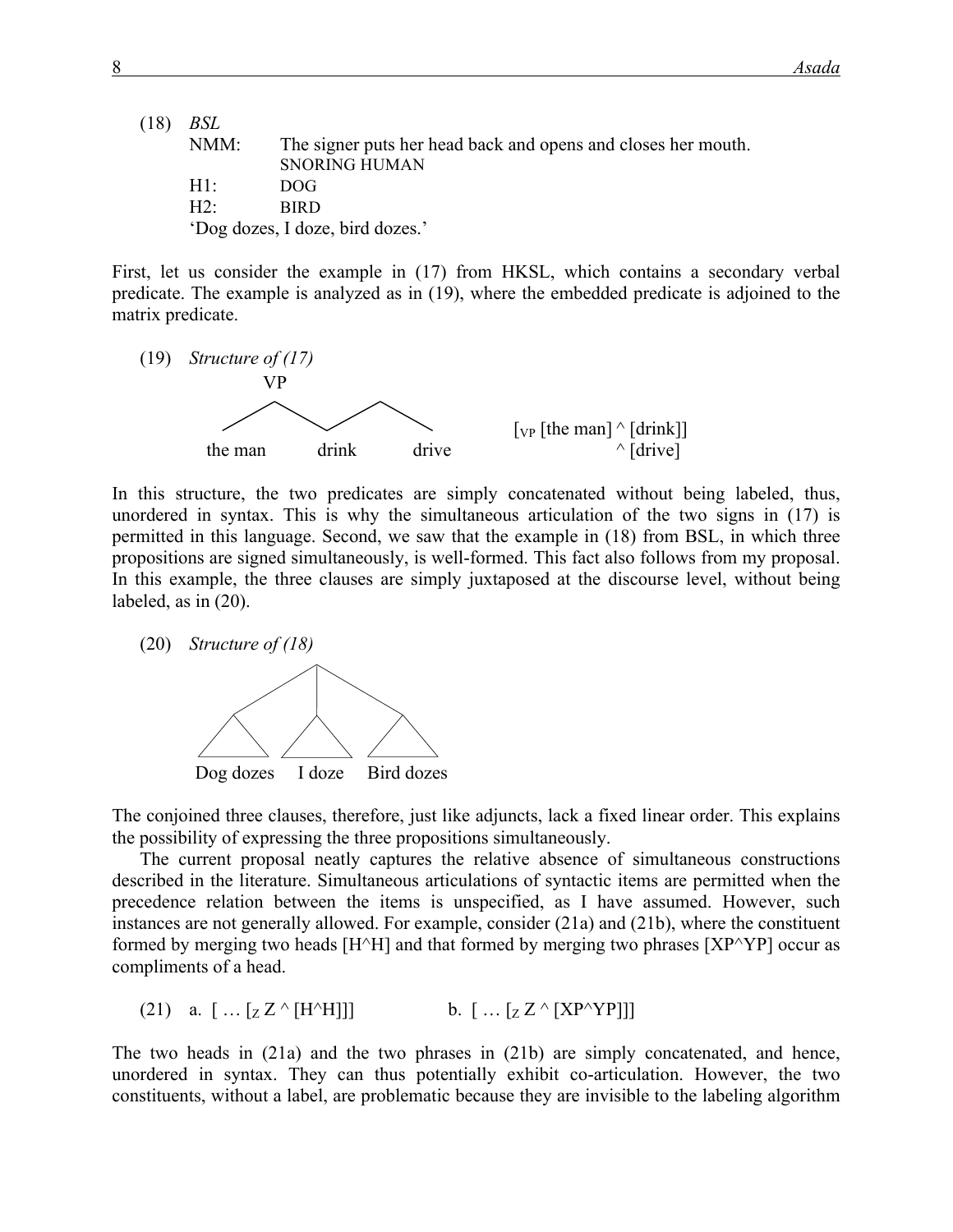(Chomsky 2013). This accounts for a limited distribution of simultaneous constructions as described in previous research.<sup>7</sup>

#### **5**xx**Japanese Sign Language**

#### **5.1 DP-coordination**

JSL provides a piece of evidence to support this proposal. Consider the example of DPcoordination in (22) in English.

(22) He and I came.

In research on coordination, traditionally, a coordinate structure as in (22) is analyzed as in (23), where conjuncts are concatenated in a hierarchically flat manner (cf. Kuroda 1960; Goodall 1987; de Vries 2005).

(23)  $\lceil v \cdot p \rceil$  [he^and^I] ^ come]

In our current terms, the coordinate structure in (23) corresponds to an unlabeled "non-adjunct" structure, such as [XP^YP] in (21b) above, in which concatenated items are not specified for linear ordering.

Interestingly, JSL can substantiate this structure. It is known that this language employs an NMM, a head nod (hn), to represent the coordinator (cf. Ichida 1998; Kimura 2007; Kotani 2009), as shown in (24).

(24) a. hn H1: HE I COME 'He and I came.' b. hn H1: I HE COME 'I and he came.'



**Figure 2** 'he and I'

 $<sup>7</sup>$  If the current analysis is correct, we can expect that other types of adjuncts such as adjectival modifiers and relative</sup> clauses can also appear in simultaneous constructions. This indeed appears to be the case (see Nyst 2007 for discussion on manual-oral simultaneous constructions involving size, shape, and color adjectives in Adamorobe Sign Language). I leave this topic for future work and thank Hiroaki Saito (p.c.) for bringing this to my attention.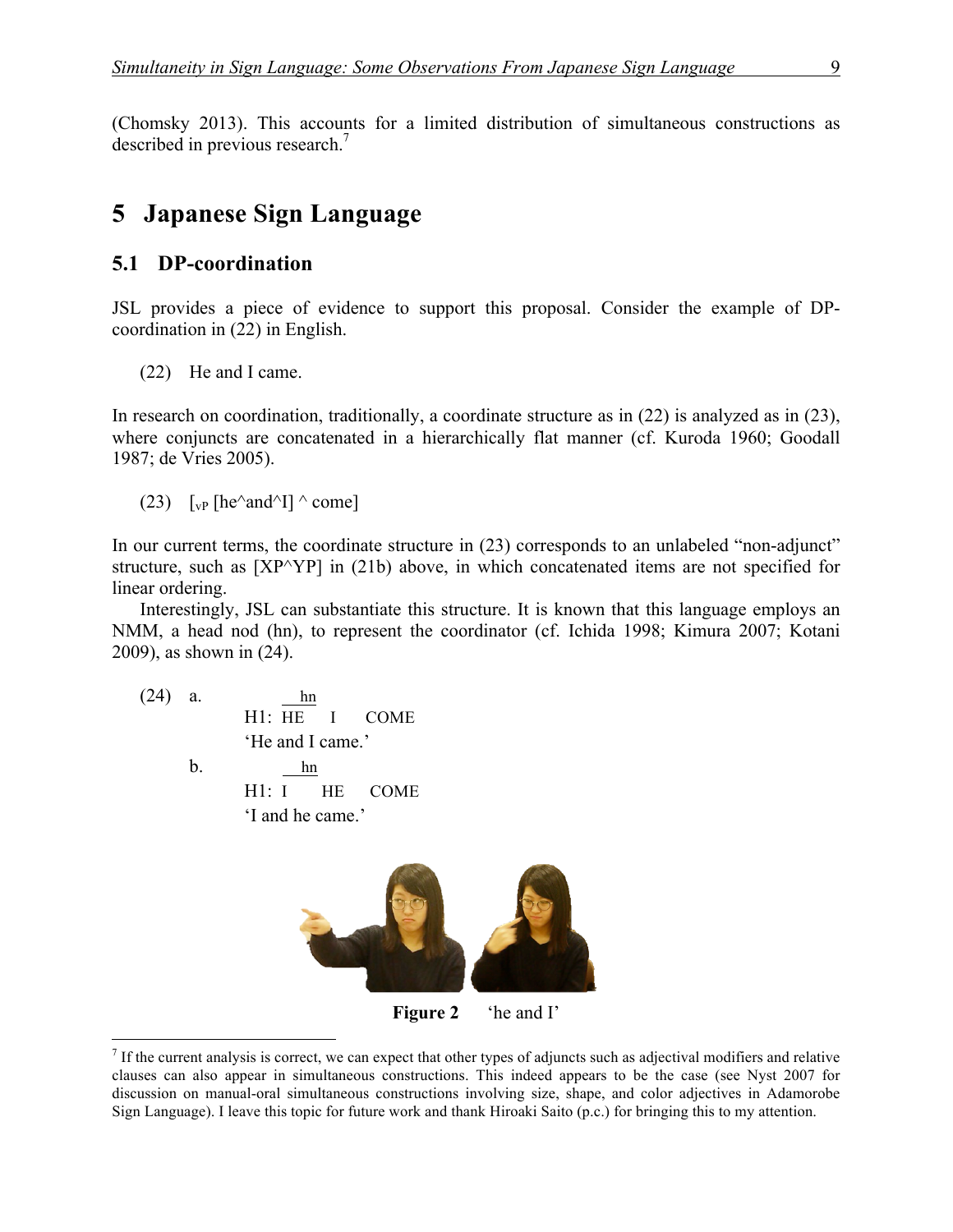Therefore, the two coordinated DPs and the coordinator in (23), for which linear order in syntax is unspecified, are potentially possibly signed by three independent articulators — two hands and the head — simultaneously in the phonology as schematically shown in (25), if such a structure is indeed available:

(25)



However, this expectation is not met, as shown in (26).

 $(26)$  a.  $*$  ( hn) H1: HE COME H2: I 'intended: He and I came.' b.  $*$  ( hn) H1: I COME H2: HE 'intended: I and he came.'



**Figure 3** the and I' (ungrammatical)

In these examples, the two conjuncts and the coordinator are signed independently by two hands and the head at the same time, and my informants concurred that the examples are both ungrammatical. This is expected under my proposal, since the coordinate structure in (23) is unlabeled, thus invisible to the labeling algorithm, creating an interpretation problem.

At this point, one may ask why the examples of coordination in (24), which involve sequential representation, are grammatical. The grammaticality of these examples is accounted for, if we assume the asymmetrical analysis for coordination in which the coordinator phrase  $(\&$ P) headed by the coordinator is adjoined to the second conjunct as shown in (27) (see e.g. Munn 1993 for the adjunct analysis of coordination).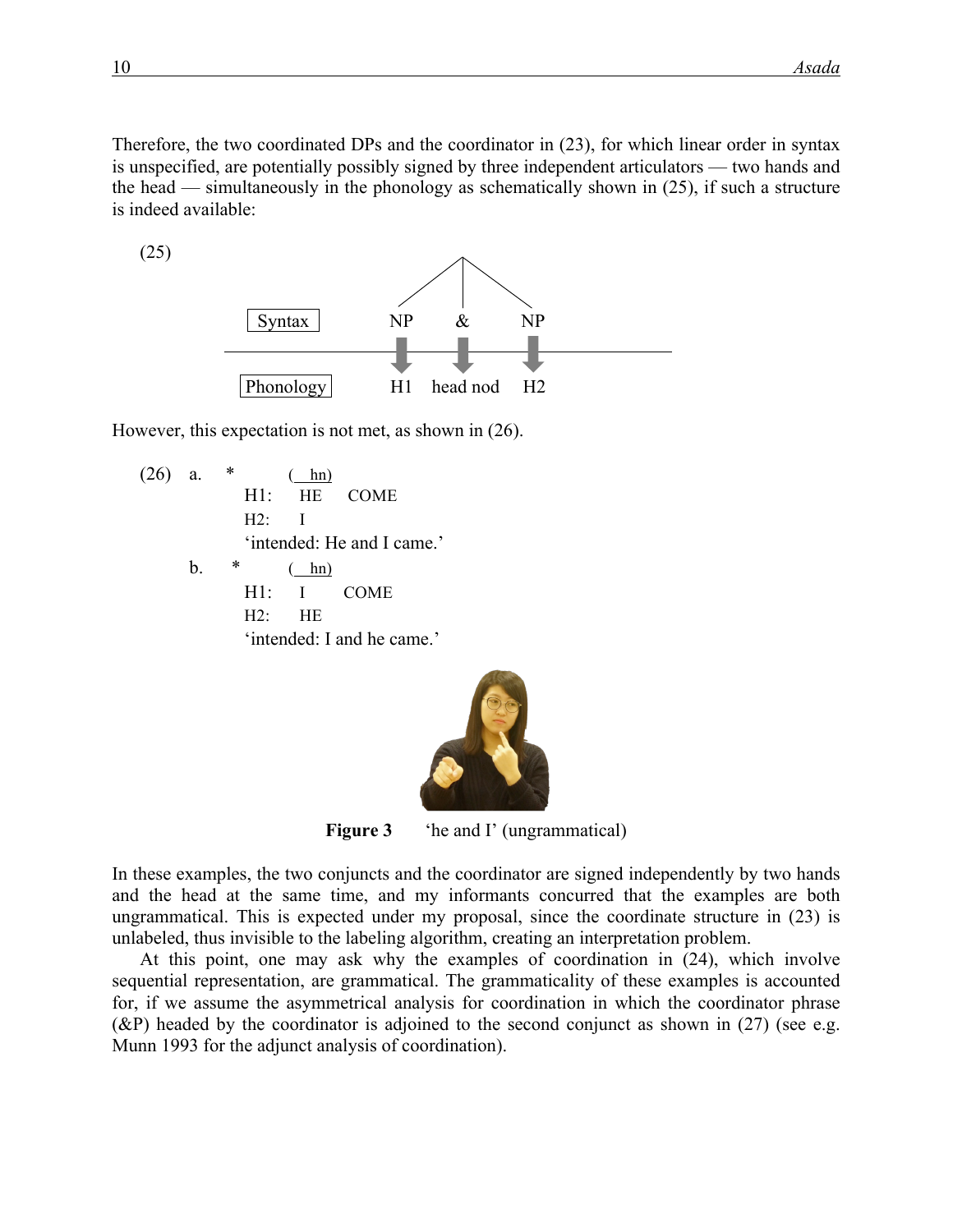

In this structure, &P is an adjunct that is licensed without being labeled. The grammaticality of the examples in (24) is therefore not a problem for the proposal I presented above.

#### **5.2**xx**VP-adjunction**

Another piece of evidence from JSL supports the present proposal. Recall that in example (17) from HKSL, the co-articulated two predicates express two events that temporarily overlap. A similar construction is available in JSL.

(28) TOP H1: ASAKUSA CL: WALK--------H2: EAT-------------'At Asakusa, (I was) walking while eating.'

In this example, just as in (17), both H1 and H2 move actively simultaneously to describe two verbal predicates, i.e., 'walk' and 'eat,' which temporarily overlap (Figure 4).



**Figure 4** 'walk while eating'

Crucially, while the example induces this interpretation, my informants agreed that from this example, it is not possible to get a lexically more conflated, co-event interpretation in which there is no temporal dependency between the two events (as in the Japanese V-V compound *tabe-aruku* 'to make an eating tour'). This contrast follows from my proposal. The available, temporally simultaneous event reading comes from an adjunct structure as in (29), which is licensed without resort to labeling. $8,9$ 

<sup>&</sup>lt;sup>8</sup> Note that the sign 'walk' is reserved for the signer's dominant hand, not vice versa, which suggests that it denotes the matrix predicate.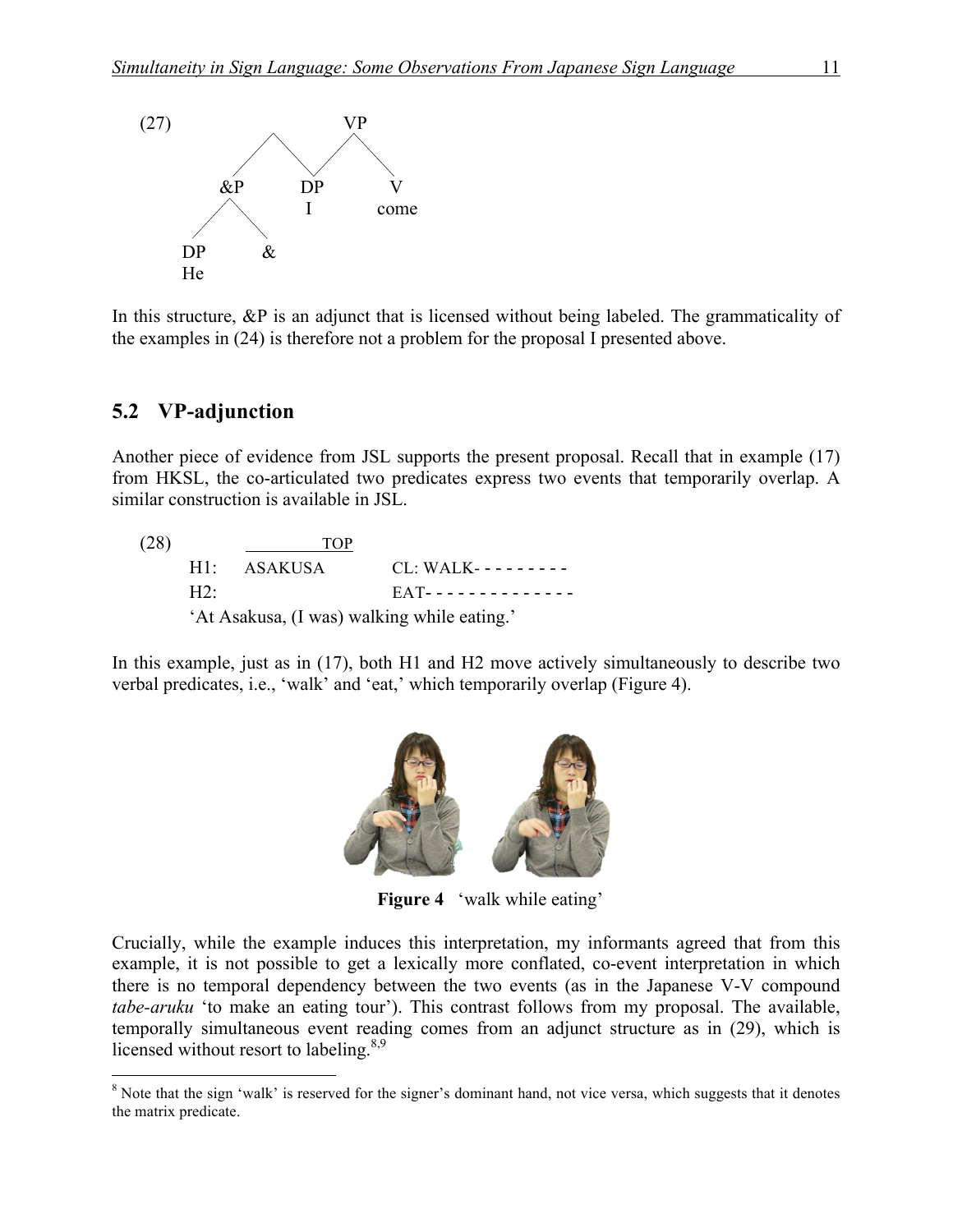

By contrast, the co-event reading under which the two events do not temporarily coincide is assumed to arise from a structurally lower, non-adjunct V-level concatenate [walk^eat] as in (30), which is unlabeled.



We therefore expect that the example creates a problem of interpretation, and this is indeed what we observe.

### **6** Conclusion

In this paper, I first introduced formal and functional properties of simultaneous constructions in sign language, formulating the generalization concerning the ban on manual full simultaneity. Second, as an account of this generalization, I proposed that simultaneous constructions involve unlabeled constituents, which lack specification in linear ordering. Finally, I provided two types of evidence from JSL to support the proposed analysis: DP-coordination and VP-adjunction. Further research is obviously needed to examine this proposal and for cross-linguistic comparison (see e.g. Sáfár & Kimmelman 2015 for the difference between Russian Sign Language and Sign Language of Netherlands in terms of the frequency of weak hand holds).

The present work is an attempt to derive modality-specific, phonological conditions concerning simultaneity in sign language from a modality-independent, general requirement on

<sup>&</sup>lt;sup>9</sup> Alternatively, as pointed out by an anonymous reviewer, it may be possible to analyze this example as an instance of two independent clauses conjoined at the discourse level, similarly to example (18) from BSL. I assume, however, that the example is mono-clausal, based on the fact that the sentence can be further embedded under negation (i) and inside a question (ii).

|      |                                                 | <b>TOP</b>  |                                             |
|------|-------------------------------------------------|-------------|---------------------------------------------|
|      | H1:                                             | ASAKUSA     | $CL: WALK---$ NOT                           |
|      | H2                                              |             |                                             |
|      | 'At Asakusa, (I) was not walking while eating.' |             |                                             |
| (ii) |                                                 | <b>TOP</b>  |                                             |
|      |                                                 | H1: ASAKUSA | CL: WALK- - - - - -                         |
|      | H2                                              |             |                                             |
|      |                                                 |             | 'At Asakusa, are you walking while eating?' |
|      |                                                 |             |                                             |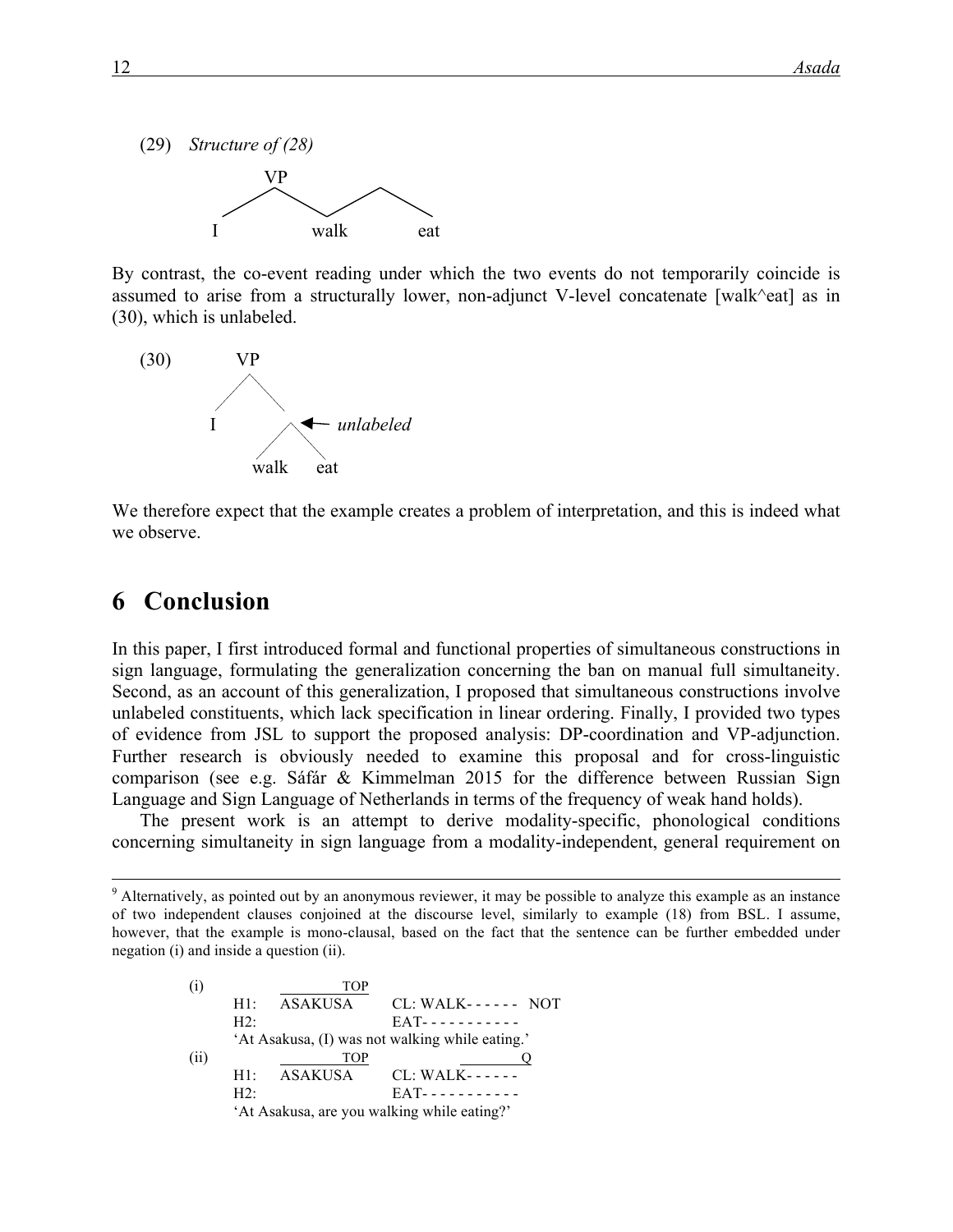labeling. While much work has been done in the investigations of linearization and syntactic labeling, relatively less attention has been given to research on sign language in this area (but see Kimmelman 2015; Harmon 2016). I have shown in this paper that sign language, with its visual modality, can offer a new perspective, not readily available in spoken languages, to address such topics.

### **References**

- Battison, Robin. 1978. *Lexical borrowing in American Sign Language*. Silver Spring, MD: Linstok.
- Chomsky, Noam. 2013. Problems of projection. *Lingua* 130:33−49.
- Emmorey, Karen. 2003. *Perspectives on classifier constructions in sign languages.* London: Lawrence Erlbaum.
- Engberg-Pedersen, Elisabeth. 1994. Some simultaneous constructions in Danish Sign Language. In *Word-order issues in sign language*, ed. by Brennan, Mary & Turner, Graham, 73−87. Durham, England: International Sign Linguistics Association.
- Goodall, Grant. 1987. *Parallel structures in syntax*. Cambridge: Cambridge University Press.
- Harmon, Jessica. 2016. The simultaneous timing of adjunct adverbs and verbs in ASL. In *Proceedings of the Forty-Sixth Annual Meeting of the North East Linguistic Society,* vol. 2, 57−66. Amherst, MA: GLSA.
- Hendriks, Bernadet. 2007. Simultaneous use of the two hands in Jordanian Sign Language. In *Simultaneity in signed language: Form and function*, ed. by Vermeerbergen *et al.,* 237−255. Amsterdam: John Benjamins.
- Hornstein, Norbert & Nunes, Jairo. 2008. Adjunction, labeling, and bare phrase structure. *Biolinguistics* 2:57−86.
- Hornstein, Norbert. 2009. *A Theory of Syntax: Minimal operations and universal grammar.*  Cambridge: Cambridge University Press.
- Ichida, Yasuhiro. 1998. *Nihon shuwa no bunpoo* [The grammar of Japanese Sign Language]. *Gekkan Gengo* 27(4):44−51. Tokyo: Taishukan Shoten.
- Ichida, Yasuhiro. 2005. *Shuwa no gengogaku* [Linguistics of Sign Language]. *Gekkan Gengo* 34(8):92−99. Tokyo: Taishukan Shoten.
- Kimmelman, Vadim. 2015. Multiple tiers, multiple trees. In *Proceedings of CLS 49*, 225−238. Chicago: Chicago Linguistic Press.
- Kimmelman, Vadim & Sáfár, Anna & Crasborn, Onno. 2016. Towards a classification of weak hand holds. *Open Linguistics* 2:211−234.
- Kimura, Harumi. 2007. *Nihon shuwa to rou bunka: Rousya wa stranger* [Japanese Sign Language and Deaf culture: Deaf is a stranger]. Tokyo: Seikatsushoin.
- Kimura, Harumi & Ichida, Yasuhiro. 1991. *Nihon shuwa-ni okeru hishusi-doosa (2) – fukusi-teki yoohoo* [Non-manual markers Japanese Sign Language (2) – Adverbial usage]. Paper Presented at the 17th Annual Meeting of Japanese Association for Sign Language Studies, 16−17. August 3–4, Ehime.
- Kita, Sotaro & van Gijn, Ingeborg & van der. Hulst, Harry. 2014. The non-linguistic status of the symmetry condition in signed languages: Evidence from a comparison of signs and speechaccompanying representational gestures. *Sign Language & Linguistics* 17(2):215−238.